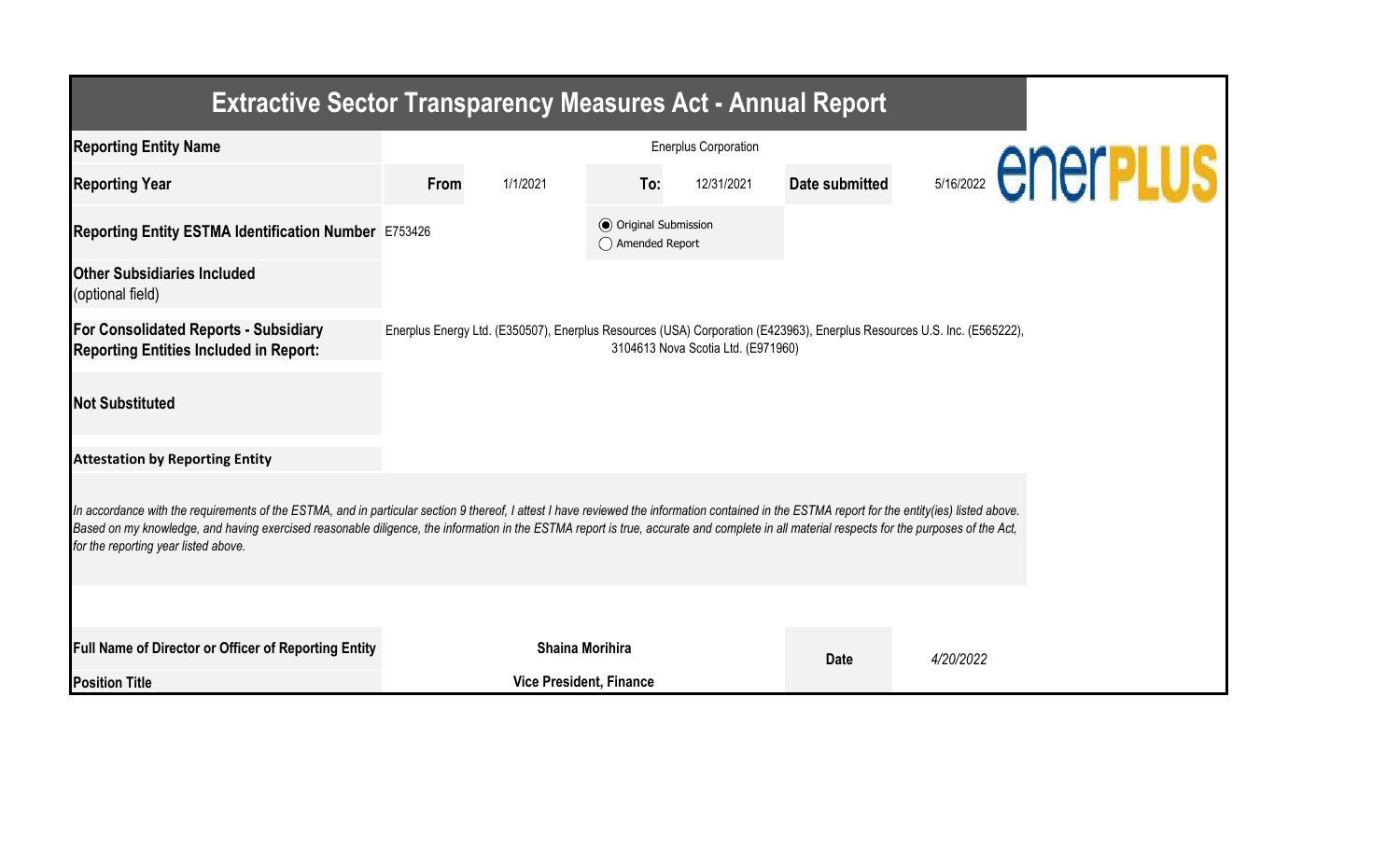| <b>Extractive Sector Transparency Measures Act - Annual Report</b> |                                                                                                                                                                                                                                                                                                                                                                                                                                                                                                                                                                                                                                                                                                                                                            |                                                                           |                      |                  |           |                                |                |                  |                                                      |                                      |                                                                                                                                                                                      |  |
|--------------------------------------------------------------------|------------------------------------------------------------------------------------------------------------------------------------------------------------------------------------------------------------------------------------------------------------------------------------------------------------------------------------------------------------------------------------------------------------------------------------------------------------------------------------------------------------------------------------------------------------------------------------------------------------------------------------------------------------------------------------------------------------------------------------------------------------|---------------------------------------------------------------------------|----------------------|------------------|-----------|--------------------------------|----------------|------------------|------------------------------------------------------|--------------------------------------|--------------------------------------------------------------------------------------------------------------------------------------------------------------------------------------|--|
| <b>Reporting Year</b>                                              | From:                                                                                                                                                                                                                                                                                                                                                                                                                                                                                                                                                                                                                                                                                                                                                      | 1/1/2021                                                                  | To:                  | 12/31/2021       |           |                                |                |                  |                                                      |                                      |                                                                                                                                                                                      |  |
| <b>Reporting Entity Name</b>                                       |                                                                                                                                                                                                                                                                                                                                                                                                                                                                                                                                                                                                                                                                                                                                                            |                                                                           | Enerplus Corporation |                  |           | <b>Currency of the Report</b>  | CAD            |                  |                                                      |                                      |                                                                                                                                                                                      |  |
| <b>Reporting Entity ESTMA</b>                                      |                                                                                                                                                                                                                                                                                                                                                                                                                                                                                                                                                                                                                                                                                                                                                            |                                                                           |                      |                  |           |                                |                |                  |                                                      |                                      |                                                                                                                                                                                      |  |
| <b>Identification Number</b>                                       |                                                                                                                                                                                                                                                                                                                                                                                                                                                                                                                                                                                                                                                                                                                                                            |                                                                           | E753426              |                  |           |                                |                |                  |                                                      |                                      |                                                                                                                                                                                      |  |
| <b>Subsidiary Reporting Entities (if</b>                           |                                                                                                                                                                                                                                                                                                                                                                                                                                                                                                                                                                                                                                                                                                                                                            |                                                                           |                      |                  |           |                                |                |                  |                                                      |                                      |                                                                                                                                                                                      |  |
| necessary)                                                         | Enerplus Energy Ltd. (E350507), Enerplus Resources (USA) Corporation (E423963), Enerplus Resources U.S. Inc. (E565222), 3104613 Nova Scotia Ltd. (E971960)                                                                                                                                                                                                                                                                                                                                                                                                                                                                                                                                                                                                 |                                                                           |                      |                  |           |                                |                |                  |                                                      |                                      |                                                                                                                                                                                      |  |
|                                                                    | <b>Payments by Payee</b>                                                                                                                                                                                                                                                                                                                                                                                                                                                                                                                                                                                                                                                                                                                                   |                                                                           |                      |                  |           |                                |                |                  |                                                      |                                      |                                                                                                                                                                                      |  |
|                                                                    |                                                                                                                                                                                                                                                                                                                                                                                                                                                                                                                                                                                                                                                                                                                                                            |                                                                           |                      |                  |           |                                |                |                  |                                                      |                                      |                                                                                                                                                                                      |  |
| <b>Country</b>                                                     | Payee Name                                                                                                                                                                                                                                                                                                                                                                                                                                                                                                                                                                                                                                                                                                                                                 | Departments, Agency, etc<br>within Payee that Received<br><b>Payments</b> | <b>Taxes</b>         | <b>Royalties</b> | Fees      | <b>Production Entitlements</b> | <b>Bonuses</b> | <b>Dividends</b> | <b>Infrastructure</b><br><b>Improvement Payments</b> | <b>Total Amount paid to</b><br>Payee | Notes <sup>34</sup>                                                                                                                                                                  |  |
| Canada - Alberta                                                   | Government of Alberta                                                                                                                                                                                                                                                                                                                                                                                                                                                                                                                                                                                                                                                                                                                                      |                                                                           | 200,000              | 17,560,000       | 1,120,000 |                                |                |                  |                                                      |                                      | Royalties paid in-kind total<br>\$15,746,326.12. and are valued at the<br>18,880,000 fair market value of the volumes taken-<br>in-kind, based on Enerplus realized<br>sales prices. |  |
| Canada -Saskatchewan                                               | Government of Saskatchewan                                                                                                                                                                                                                                                                                                                                                                                                                                                                                                                                                                                                                                                                                                                                 |                                                                           | 890,000              | 11,100,000       | 320,000   |                                |                |                  |                                                      | 12,310,000                           |                                                                                                                                                                                      |  |
| Canada - British Columbia                                          | Government of British Columbia                                                                                                                                                                                                                                                                                                                                                                                                                                                                                                                                                                                                                                                                                                                             |                                                                           | 160,000              |                  | 320,000   |                                |                |                  |                                                      | 480,000                              |                                                                                                                                                                                      |  |
| Canada -Alberta                                                    | <b>Camrose County</b>                                                                                                                                                                                                                                                                                                                                                                                                                                                                                                                                                                                                                                                                                                                                      |                                                                           | 370,000              |                  |           |                                |                |                  |                                                      | 370,000                              |                                                                                                                                                                                      |  |
| Canada - Alberta                                                   | <b>Clearwater County</b>                                                                                                                                                                                                                                                                                                                                                                                                                                                                                                                                                                                                                                                                                                                                   |                                                                           | 100,000              |                  |           |                                |                |                  |                                                      | 100,000                              |                                                                                                                                                                                      |  |
| Canada -Alberta                                                    | <b>Cypress County</b>                                                                                                                                                                                                                                                                                                                                                                                                                                                                                                                                                                                                                                                                                                                                      |                                                                           | 590,000              |                  |           |                                |                |                  |                                                      | 590,000                              |                                                                                                                                                                                      |  |
| Canada -Saskatchewar                                               | <b>Leduc County</b>                                                                                                                                                                                                                                                                                                                                                                                                                                                                                                                                                                                                                                                                                                                                        |                                                                           | 120,000              |                  |           |                                |                |                  |                                                      | 120,000                              |                                                                                                                                                                                      |  |
| Canada - Alberta                                                   | Municipal District of Greenview No.16                                                                                                                                                                                                                                                                                                                                                                                                                                                                                                                                                                                                                                                                                                                      |                                                                           | 410,000              |                  | 100,000   |                                |                |                  |                                                      | 510,000                              |                                                                                                                                                                                      |  |
| Canada - Alberta                                                   | Municipal District of Provost No.52                                                                                                                                                                                                                                                                                                                                                                                                                                                                                                                                                                                                                                                                                                                        |                                                                           | 190,000              |                  |           |                                |                |                  |                                                      | 190,000                              |                                                                                                                                                                                      |  |
| Canada - Alberta                                                   | Municipal District of Wainwright No.61                                                                                                                                                                                                                                                                                                                                                                                                                                                                                                                                                                                                                                                                                                                     |                                                                           | 600,000              |                  |           |                                |                |                  |                                                      | 600,000                              |                                                                                                                                                                                      |  |
| Canada - Alberta                                                   | City of Medicine Hat                                                                                                                                                                                                                                                                                                                                                                                                                                                                                                                                                                                                                                                                                                                                       |                                                                           | 190,000              | 110,000          |           |                                |                |                  |                                                      | 300,000                              |                                                                                                                                                                                      |  |
| Canada -Alberta                                                    | Rural Municipality of Lake Alma No.8                                                                                                                                                                                                                                                                                                                                                                                                                                                                                                                                                                                                                                                                                                                       |                                                                           | 120,000              |                  |           |                                |                |                  |                                                      | 120.000                              |                                                                                                                                                                                      |  |
| Canada -Saskatchewar                                               | Rural Municipality of Laurier No.38                                                                                                                                                                                                                                                                                                                                                                                                                                                                                                                                                                                                                                                                                                                        |                                                                           | 420,000              |                  |           |                                |                |                  |                                                      | 420,000                              |                                                                                                                                                                                      |  |
| Canada -Alberta                                                    | County of Vermilion River                                                                                                                                                                                                                                                                                                                                                                                                                                                                                                                                                                                                                                                                                                                                  |                                                                           | 170,000              |                  |           |                                |                |                  |                                                      | 170,000                              |                                                                                                                                                                                      |  |
| United States of America                                           | City of Thornton                                                                                                                                                                                                                                                                                                                                                                                                                                                                                                                                                                                                                                                                                                                                           |                                                                           |                      | 390,000          |           |                                |                |                  |                                                      | 390,000                              |                                                                                                                                                                                      |  |
| United States of America                                           | Commonwealth of Pennsylvania                                                                                                                                                                                                                                                                                                                                                                                                                                                                                                                                                                                                                                                                                                                               |                                                                           | 5,060,000            | 2,700,000        |           |                                |                |                  |                                                      | 7,760,000                            |                                                                                                                                                                                      |  |
| United States of America                                           | Fort Berthold Indian Reservation                                                                                                                                                                                                                                                                                                                                                                                                                                                                                                                                                                                                                                                                                                                           |                                                                           |                      |                  | 3.650.000 |                                |                |                  |                                                      | 3,650,000                            |                                                                                                                                                                                      |  |
| United States of America                                           | Government of the United States of America                                                                                                                                                                                                                                                                                                                                                                                                                                                                                                                                                                                                                                                                                                                 | Office of Natural Resource<br>Revenue                                     |                      | 254,260,000      | 350,000   |                                |                |                  |                                                      | 254,610,000                          | Collects, accounts for and verifies<br>natural resource and energy revenues<br>due to American tribes and the U.S.<br><b>Federal Government</b>                                      |  |
| United States of America                                           | <b>Richland County</b>                                                                                                                                                                                                                                                                                                                                                                                                                                                                                                                                                                                                                                                                                                                                     |                                                                           | 140,000              | 130,000          |           |                                |                |                  |                                                      | 270,000                              |                                                                                                                                                                                      |  |
| United States of America                                           | State of Colorado                                                                                                                                                                                                                                                                                                                                                                                                                                                                                                                                                                                                                                                                                                                                          |                                                                           | 570,000              | 280,000          |           |                                |                |                  |                                                      | 850,000                              |                                                                                                                                                                                      |  |
| United States of America                                           | State of Montana                                                                                                                                                                                                                                                                                                                                                                                                                                                                                                                                                                                                                                                                                                                                           |                                                                           | 4,110,000            | 320,000          | 190,000   |                                |                |                  |                                                      | 4.620.000                            |                                                                                                                                                                                      |  |
| United States of America                                           | State of North Dakota                                                                                                                                                                                                                                                                                                                                                                                                                                                                                                                                                                                                                                                                                                                                      |                                                                           | 136,710,000          | 5,200,000        | 460,000   |                                |                |                  |                                                      | 142,370,000                          |                                                                                                                                                                                      |  |
| United States of America                                           | <b>Weld County</b>                                                                                                                                                                                                                                                                                                                                                                                                                                                                                                                                                                                                                                                                                                                                         |                                                                           | 2,570,000            |                  |           |                                |                |                  |                                                      | 2,570,000                            |                                                                                                                                                                                      |  |
|                                                                    |                                                                                                                                                                                                                                                                                                                                                                                                                                                                                                                                                                                                                                                                                                                                                            |                                                                           |                      |                  |           |                                |                |                  |                                                      |                                      |                                                                                                                                                                                      |  |
|                                                                    |                                                                                                                                                                                                                                                                                                                                                                                                                                                                                                                                                                                                                                                                                                                                                            |                                                                           |                      |                  |           |                                |                |                  |                                                      |                                      |                                                                                                                                                                                      |  |
| <b>Additional Notes:</b>                                           | <sup>1)</sup> All payments are reported in Canadian dollars. Payments made in currencies other than Canadian dollars have been translated using a 12 month average exchange rate during the period. The rate used to translate U.S. dol<br>(2) Payments included in this report include gross payments made by Enerplus in its capacity as operator, which include payments made on behalf of joint venture partners.<br><sup>9)</sup> Payments made by other entities with which Enerplus has a joint venture arrangment are excluded from this Report, with the exception of certain payments made for Enerplus' non-operated assets where the operator is not<br>partners, Enerplus has included these payments based on the best information available |                                                                           |                      |                  |           |                                |                |                  |                                                      |                                      |                                                                                                                                                                                      |  |